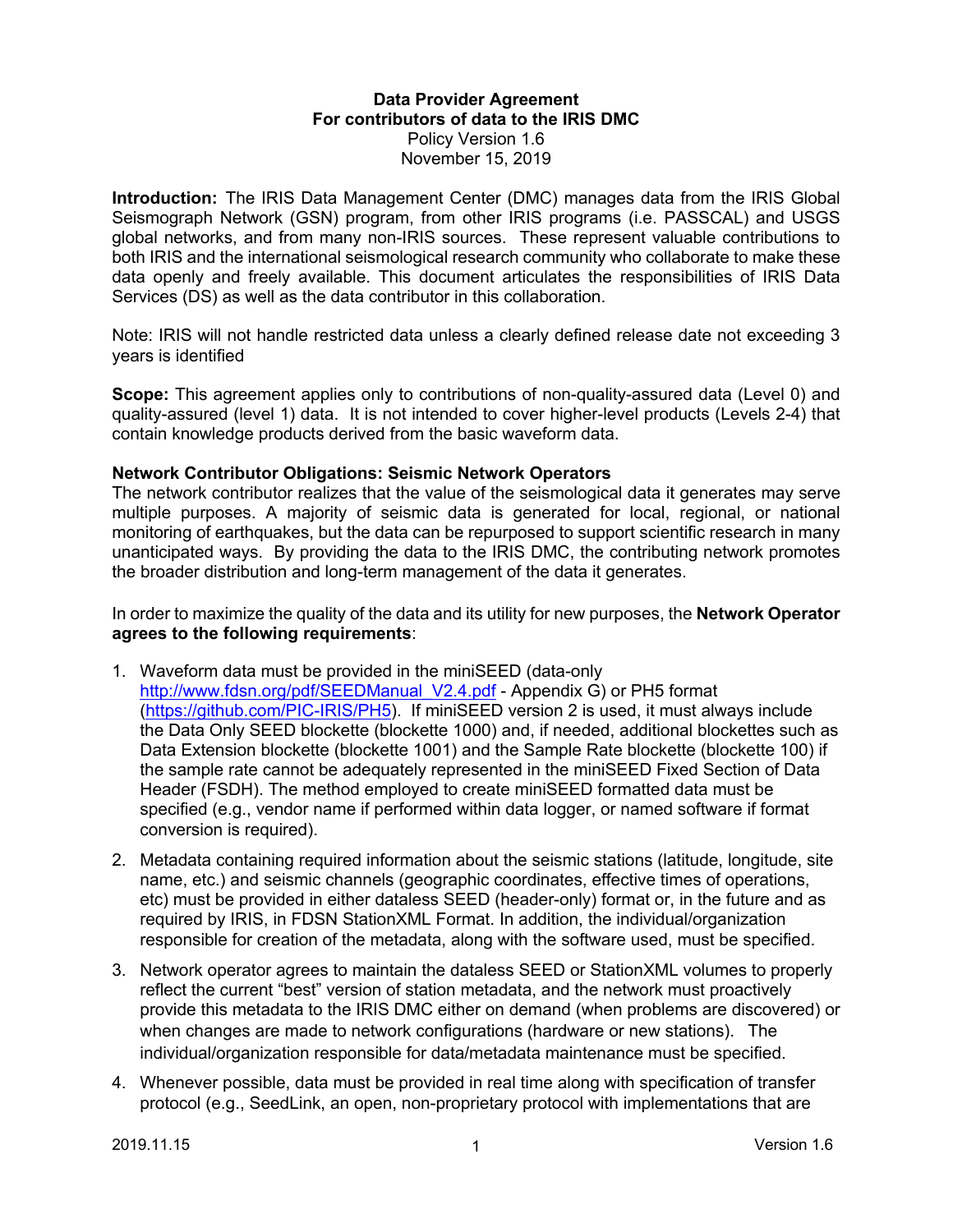available from the IRIS DMC at no cost to network operators https://ds.iris.edu/ds/nodes/dmc/services/seedlink/). A point of contact (individual) responsible for facilitating real-time transfer must be specified.

- 5. Other real time protocols currently supported by the IRIS DMC can be used if and only if IRIS agrees to an accepted protocol. The Operator must understand that the IRIS DMC will convert any data to miniSEED that is not already delivered in that format.
- 6. If no real time connections are available, data can be sent to the DMC using the miniseed2dmc application available from the IRIS DMC.
- 7. If no high capacity internet link exists from the network operator's location, then data can be sent by physical media such as DVD.
- 8. The network operator agrees to routinely interact with the IRIS DMC to ensure that their network data are being managed properly at the IRIS DMC, and in the case where discrepancies are found, the network operator will contact the Deputy Director of Operations at the IRIS DMC.
- 9. The Network operator must identify the point of contact and identify the method through which the metadata and miniSEED data will be produced and modified when changes are needed

# **Network Contributor Obligations: Non-Seismic Networks**

IRIS encourages other types of networks (e.g. Infrasound, microbarograph, engineering seismic, hydrological, atmospheric, magneto-telluric, etc.) generating other kinds of time series data to consider using the IRIS DMC for their long-term data distribution and management plans. IRIS will consider accepting these data if:

- 1. the IRIS Director of Data Services determines the DMC has the resources to manage the networks data without significant impact, or
- 2. if there is significant impact, the IRIS Data Services Standing Committee determines that the IRIS DMC should accept these data on behalf of the scientific community, and
- 3. all of the above 9 conditions are also met.

IRIS has several resources that could assist potential contributors in developing the required formats for the time series data and metadata. For potential contributors interested in sharing data, please contact the IRIS DMC to find tools (e.g. format convertors, StationXML metadata validator, metadata creation utility), possible other formats, and methods that can help in the data preparation process.

#### **Obligation of IRIS Data Services:**

In return for sharing data openly, the **IRIS DMC agrees to** provide the following services to the network operator:

- 1. Receive waveform data and metadata for the network and use it to populate the appropriate database systems at the IRIS DMC.
- 2. Ensure the data are secure and available in perpetuity by routinely curating the data and transcribing data on a routine cycle to new media as necessary.
- 3. Maintain multiple copies of the data sets to protect from loss or damage to any single physical copy.
- 4. Expose the contributed waveform data and metadata to all users of the IRIS DMC through its suite of access tools.